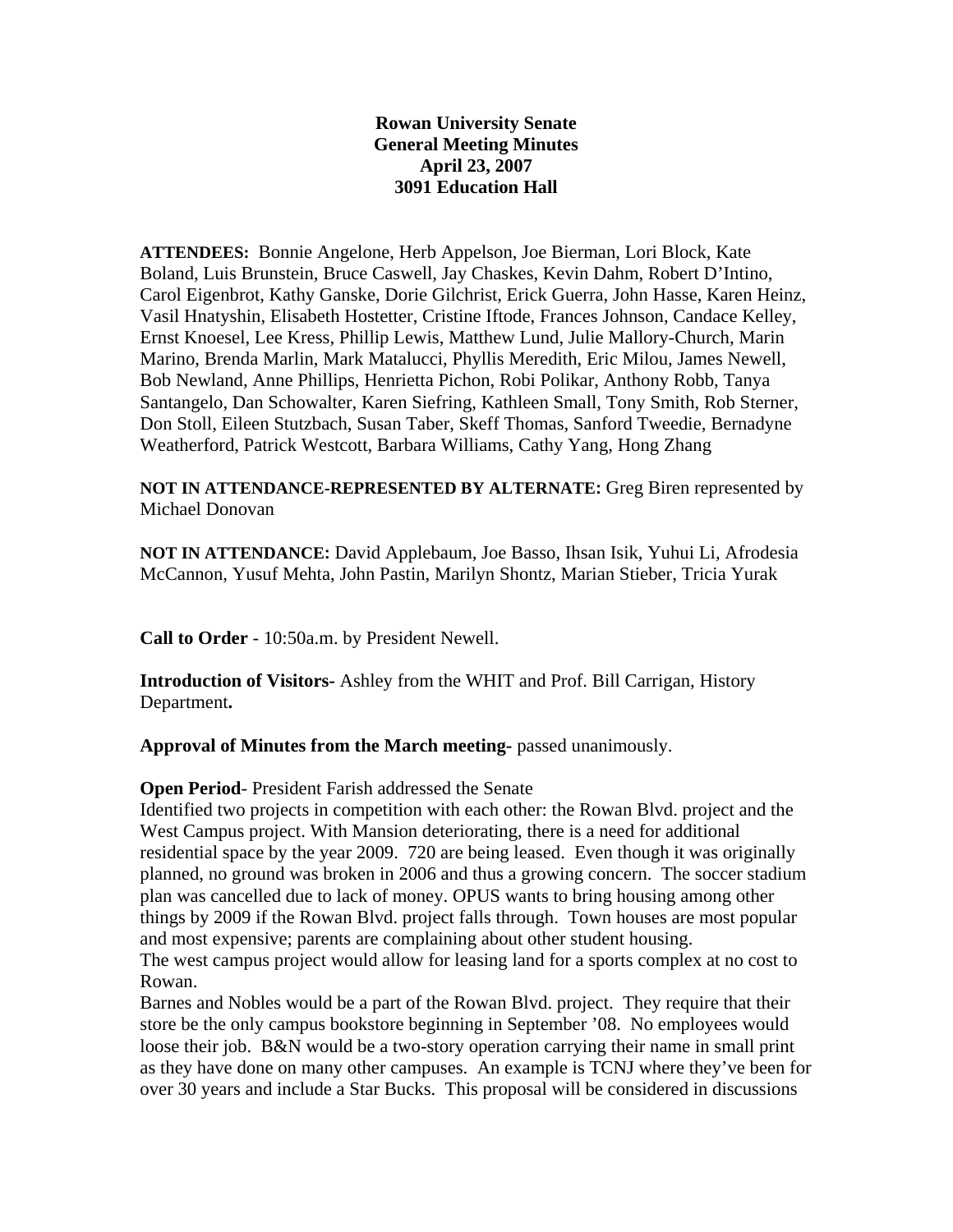over the next two months, there is nothing definite yet. A restaurant to be operated by Hilton with 100 rooms, a small restaurant and conference facility, is breaking ground today.

Questions ensued; summarized:

Q: Will B&N carry art supplies? A: There will need to be a broad conversation about products carried by the store.

Q: Concern about housing on west campus being isolated, thus, less secure. A: It will have to be thought of as part of an integrated community. Need for synergy including ER services currently under discussion with Kennedy Memorial.

Q: What about transportation services? A: Shuttle-bus being considered.

Q: What is Rowan doing in wake of V-Tech to increase safety? A: A variety of things are being explored including software for messaging and lock down. Acting Governor Cody has stated that NJ campuses will be the safest by the fall.

Q: As first step, we'd have to work with Rowan's Counseling Center, has this been considered? A: Spoke to Director yesterday, working on supporting both CC and the Health Center's needs. Director/Associate VP shared the magnitude of the problem with the Board. Need to make sure there is enough staff to be supportive and possibly be more intrusive.

Q: What advantage is there in having B&N at Rowan? A: Biggest advantage is to create a campus village atmosphere with Glassboro. The bookstore building will need work if it's kept; is having a large modern building worth it? He hasn't heard of any problems.

Comment: Another college had problems with getting certain editions for faculty. We need to make sure they have some incentive to insure accountability of getting the books we want and when. A: We will need t have assurances of protections built in.

Comment: Urging that environmental concerns be considered. A: IN both cases, both companies have been told that they must follow our standards.

Q: With the agreement with Camden County, when will it be decided which courses will run? A: Not yet sure.

Comment/Q: Growth indicates sprawl; Rowan Blvd came in at goal (excellent). Will services be within walking distance for our students? A: Yes.

# **President's Report-** President Jim Newell

- Debate on the Constitution membership issue- Pres. Newell noted that it is clear that each issues is being considered separately, therefore, an executive decision to separate them was made. The resolutions will go back to the Committee and be returned for approval in the fall after which there will be a campus-wide ratification.
- The May meeting will be two-fold: New Senate elects both officers and chairs. Senators with expired terms and not re-elected don't have to attend this part. The Provost will then summarize his first year, followed by lunch. After lunch, the Senate finishes its business for the year. Newly elected senators have no formal role in this and may leave if they choose.

# **Verbal Committee Reports**